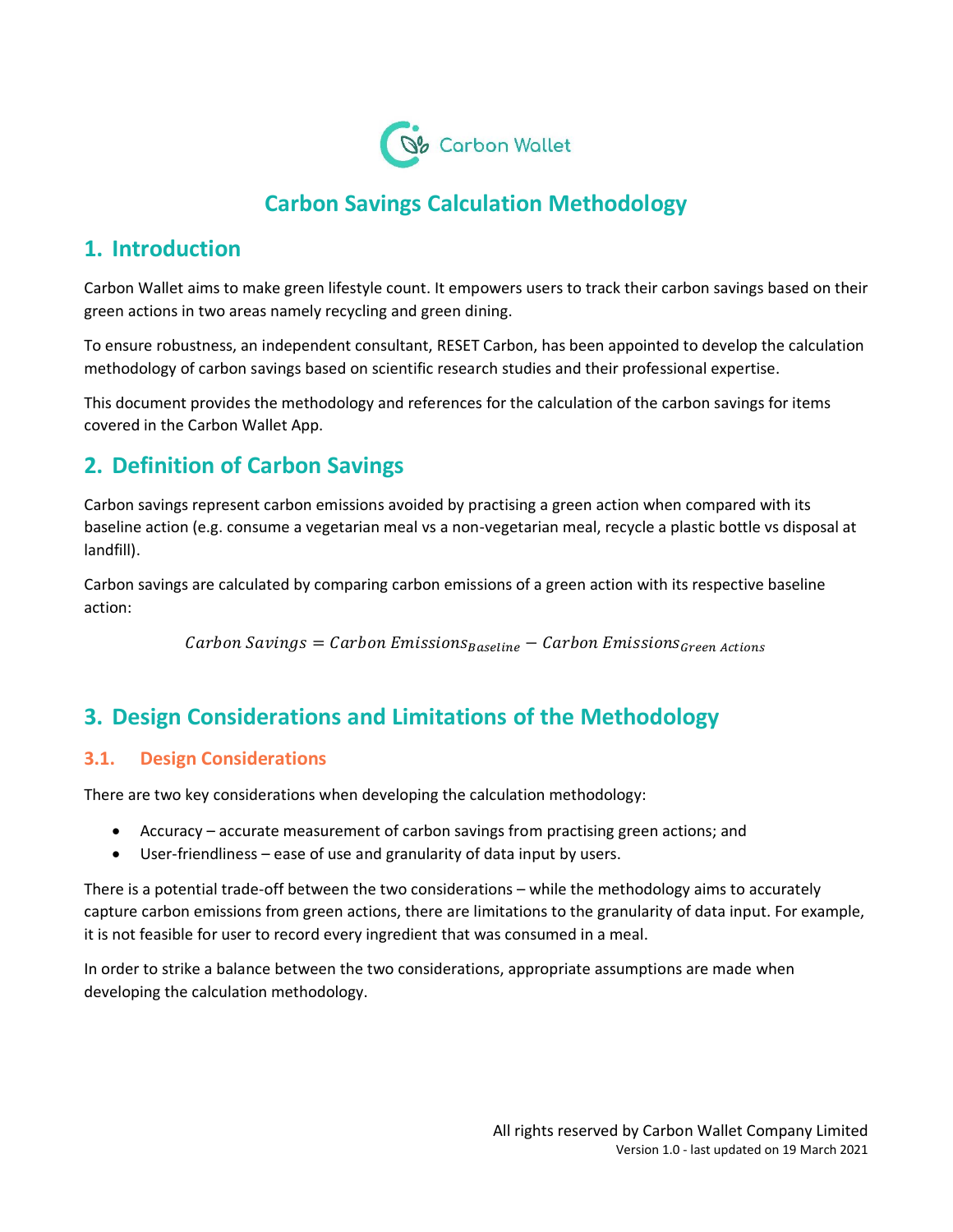### **3.2. Limitations**

#### **3.2.1. Use of Life Cycle Assessment**

Life cycle assessment (LCA) is typically used to estimate the total environmental impact of a product. It may involve a range of assumptions (e.g. energy input, transportation requirements) in the assessment, which could vary amongst studies performed by different parties, leading to a different result.

#### **3.2.2. Data Availability**

There is currently lack of comprehensive studies on lifecycle carbon emissions for most of the products. This limits the availability of data that are specific to the items covered in the calculation methodology.

#### **3.2.3. Data Locality**

Data from local academic studies or government publications are prioritised to estimate carbon emissions specific to local context in the calculation. If only international sources are available, sense-check and assumption reviews are performed to ensure the data applicability prior to adopting in the methodology.

## **4. Calculation Methodology**

#### **4.1. Overview**

The following table presents the Green and Baseline Actions for respective area based on which carbon savings are calculated.

| <b>Areas</b>        | <b>Green Actions</b>                 | <b>Baseline Actions</b>         |  |
|---------------------|--------------------------------------|---------------------------------|--|
| Recycling           | Recycling of plastic beverage bottle | Disposal at landfill            |  |
|                     | Recycling of plastic personal care / |                                 |  |
|                     | household container                  |                                 |  |
|                     | Recycling of glass bottle            |                                 |  |
|                     | Recycling of aluminium can           |                                 |  |
|                     | Recycling of Tetra Pak carton        |                                 |  |
| <b>Green Dining</b> | Consuming a vegetarian meal          | Consuming a non-vegetarian meal |  |

### **4.2. Recycling**

Carbon savings are calculated by comparing the emissions associated with the green action of recycling a container against the baseline action of disposing the item at landfill. The emissions from both actions are based on the LCA results published in a European Study of liquid containers [\[1\]](#page-3-0) and an evaluation of emission reductions associated with recycling [2].

Carbon savings for recycling are calculated on a per-unit basis. A standard volume has been selected as the "representative volume" for each type of container for the calculation. Selection of the representative volume for each container type is based on a review of local usage statistics and is presented below:

| <b>Containers (materials)</b> | <b>Representative Volume (mL)</b> |
|-------------------------------|-----------------------------------|
| Plastic bottle (PET)          | 500                               |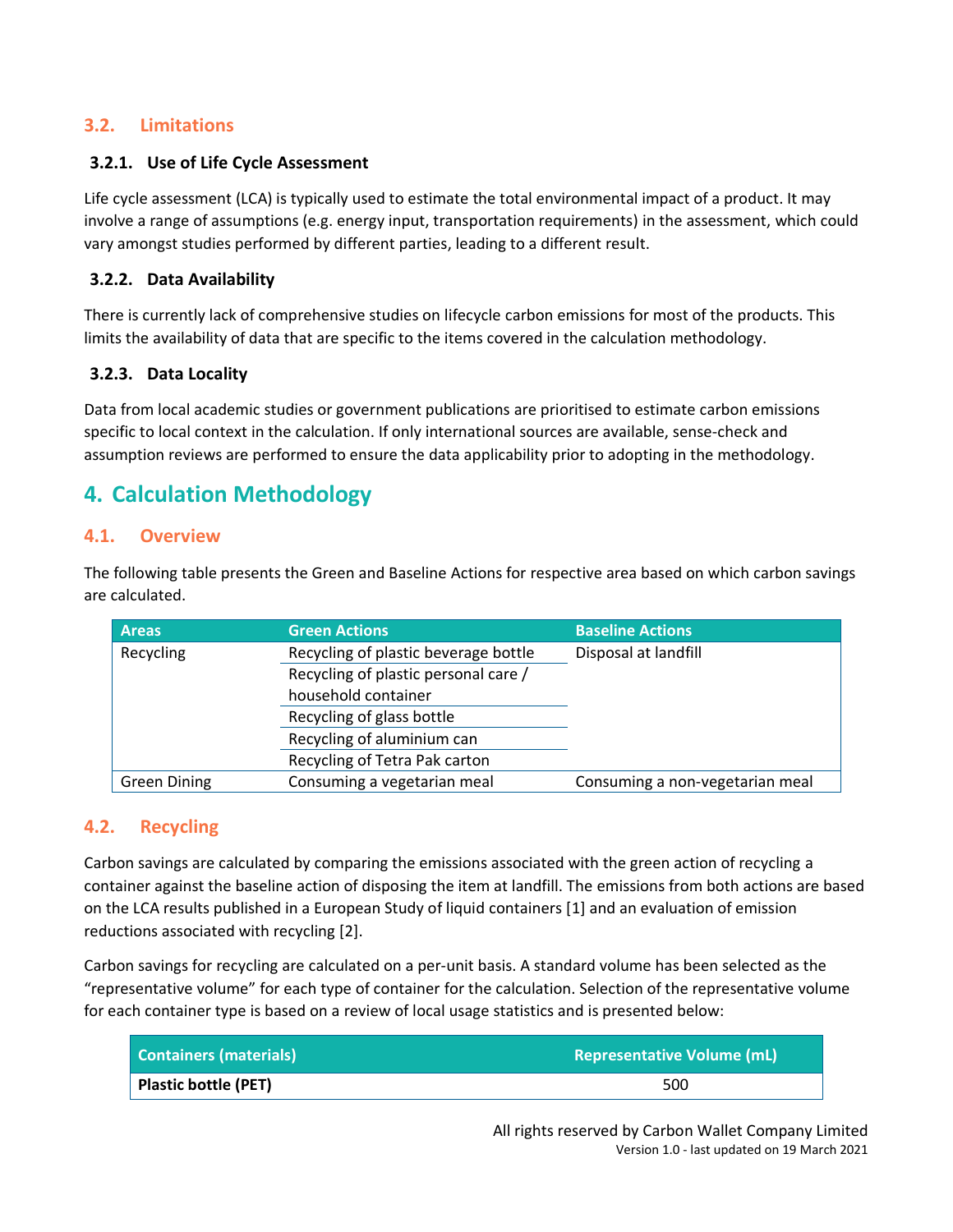| <b>Containers (materials)</b>                      | <b>Representative Volume (mL)</b> |
|----------------------------------------------------|-----------------------------------|
| <b>Glass bottle</b>                                | 330                               |
| Aluminium can                                      | 330                               |
| Paper carton / Tetra Pak                           | 250                               |
| Plastic personal care / household container (HDPE) | 1,000                             |

### **4.3. Green Dining**

Carbon savings are calculated by comparing the carbon emissions associated with the green action of having a vegetarian meal [3,4,5,6] to the baseline action of having an average non-vegetarian meal. The calculation follows an ingredient composition defined by a study conducted by The University of Hong Kong [7].

Carbon emissions of different meals are derived from the summation of carbon emissions of all ingredients according to the composition of the respective meal types. For a vegetarian meal, meat is replaced by other ingredients such as grains, vegetables and fruits.

## **5. Carbon Saving Equivalencies**

In the homepage of the Carbon Wallet App, users' carbon savings are illustrated by linking with different activities (or "equivalencies") to help them easily understand their contribution to reducing carbon footprint. The table below presents the carbon emissions associated with these equivalencies.

| <b>Carbon Saving Equivalencies</b>                   | <b>Definitions</b>                                                                  | <b>Carbon Emissions</b><br>(kgCO2e) |
|------------------------------------------------------|-------------------------------------------------------------------------------------|-------------------------------------|
| Per smartphone charged                               | Carbon emissions generated per smartphone<br>charged                                | 0.0077                              |
| Per Km travelled by private car                      | Carbon emissions generated per kilometer<br>travelled by a private car <sup>1</sup> | 0.2736                              |
| Per serving of an 8oz steak                          | Carbon emissions generated per serving of an<br>8oz steak                           | 4.84                                |
| Emissions absorbed by a tree<br>per year             | Carbon emissions absorbed by a tree per year                                        | 23                                  |
| Per one-way flight between<br>Hong Kong and Taipei   | Carbon emissions generated per one-way flight<br>between Hong Kong and Taipei       | 70                                  |
| Per one-way flight between<br>Hong Kong and Tokyo    | Carbon emissions generated per one-way flight<br>between Hong Kong and Tokyo        | 270                                 |
| Household electricity usage per<br>month             | Carbon emissions generated per a 3-person<br>household electricity usage per month  | 274                                 |
| Per one-way flight between<br>Hong Kong and New York | Carbon emissions generated per one-way flight<br>between Hong Kong and New York     | 1,120                               |

<sup>&</sup>lt;sup>1</sup> The average emission factor for private vehicles is estimated by taking into account the distribution and fuel consumption associated with each category of private vehicles (ranging from motorcycles to private cars of different engine displacements), utilising vehicle registration data published by the Transport Department, fuel economy data from Electrical and Mechanical Services Department (EMSD), along with fuel emission factors from the Environmental Protection Department (EPD).